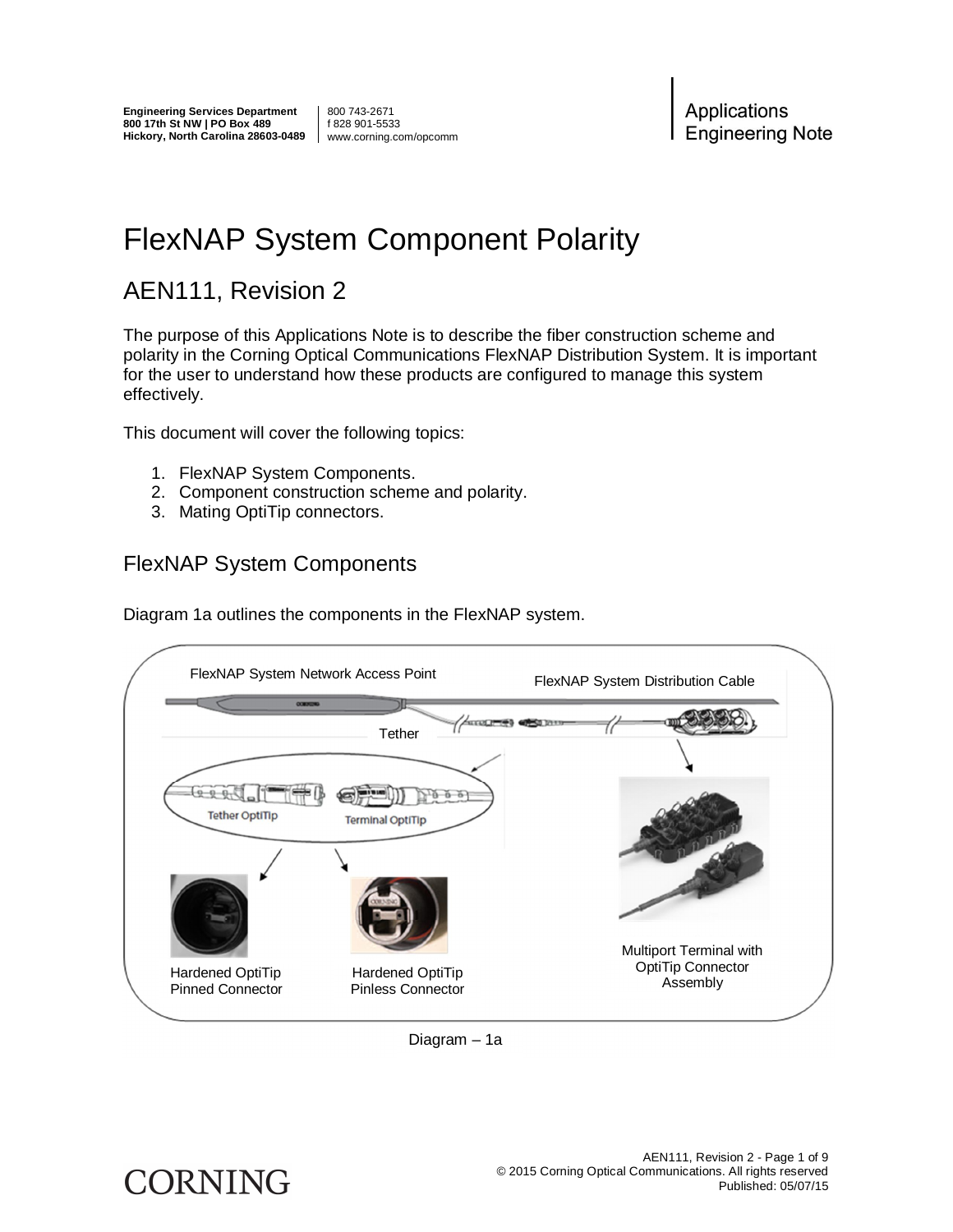#### OptiTip Description

The key to the FlexNAP solution set is the OptiTip connector. The OptiTip connector is an environmentally hardened multi-fiber connector designed to meet the applicable performance criteria of GR-3152, IP68, and IP69k. Available in fiber counts of 2, 4, 6, 8, and 12, the OptiTip connector is used for termination of Distribution Trunk Tethers, Direct Trunks, and Direct Harness Assemblies.

The single-mode OptiTip connector has an 8º angled end face, while the multimode OptiTip connector has a flat end face. The connector housings are keyed to ensure proper connector mating and fiber orientation. The precise connector alignment is achieved via two alignment pins located in the "pinned" OptiTip connector. The OptiTip connector is always mated key-up to key-down with the blue fiber to the left of the connector ferrule when looking at the connector endface in the key-up position.



Diagram – 1b

The Pinned OptiTip Connector can be found on the end of Extender Trunks, Harness Assemblies, and Distribution Trunk Tethers.

The Pinless OptiTip Connector can be found on the end of Direct Trunks, Multiport Terminals, Extender Trunks, and Façade Flexnap Tethers.

#### Hardened MT Connector Components

The Single-mode MT connector has an angled end face, which creates the connector "Key". When the connectors are mated "key up" to "key down" (shown in diagram 2a) polarity is ensured since the fiber (color) position scheme is always the same relative to the "Key". The MT connector housings are also keyed to ensure proper connector mating relative to the connector angle. Connector alignment is achieved through the two alignment pins located in the Tether (pinned) connector.



Diagram – 2a

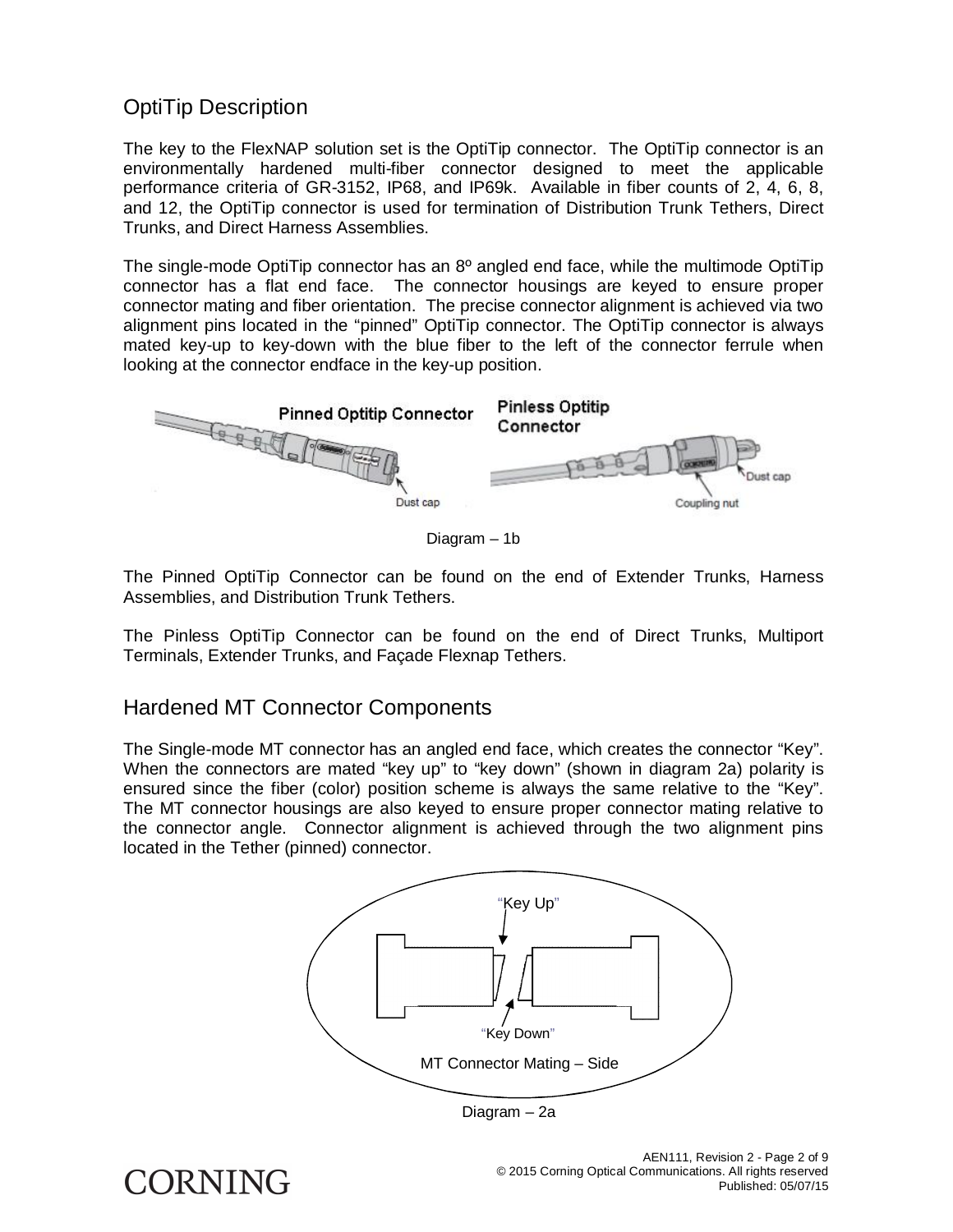Diagram 2b shows how to identify the fiber positions in the MT connector used in the OptiTips. Later sections outline how to define active fibers and the fiber location for each fiber count OptiTip / Terminal.



Diagram – 2b

Diagram 2c below shows the orientation of the MT connector inside the Tether (pinned) and Terminal (pinless). Alignment pins are located in the MT connector installed on the Tether.



Diagram – 2c

#### Active Fiber Positions and Color Codes for OptiTip Connectors

All OptiTip systems are designed with 1:1 or straight through polarity. OptiTip connectors follow a "Center Out" fiber position schematic. The fiber positions for standard OptiTip connectors can be seen in Table 1 below. Standard OptiTip connectors can be found in Distribution Trunks, Direct Trunks, Direct Harnesses, and Terminals.

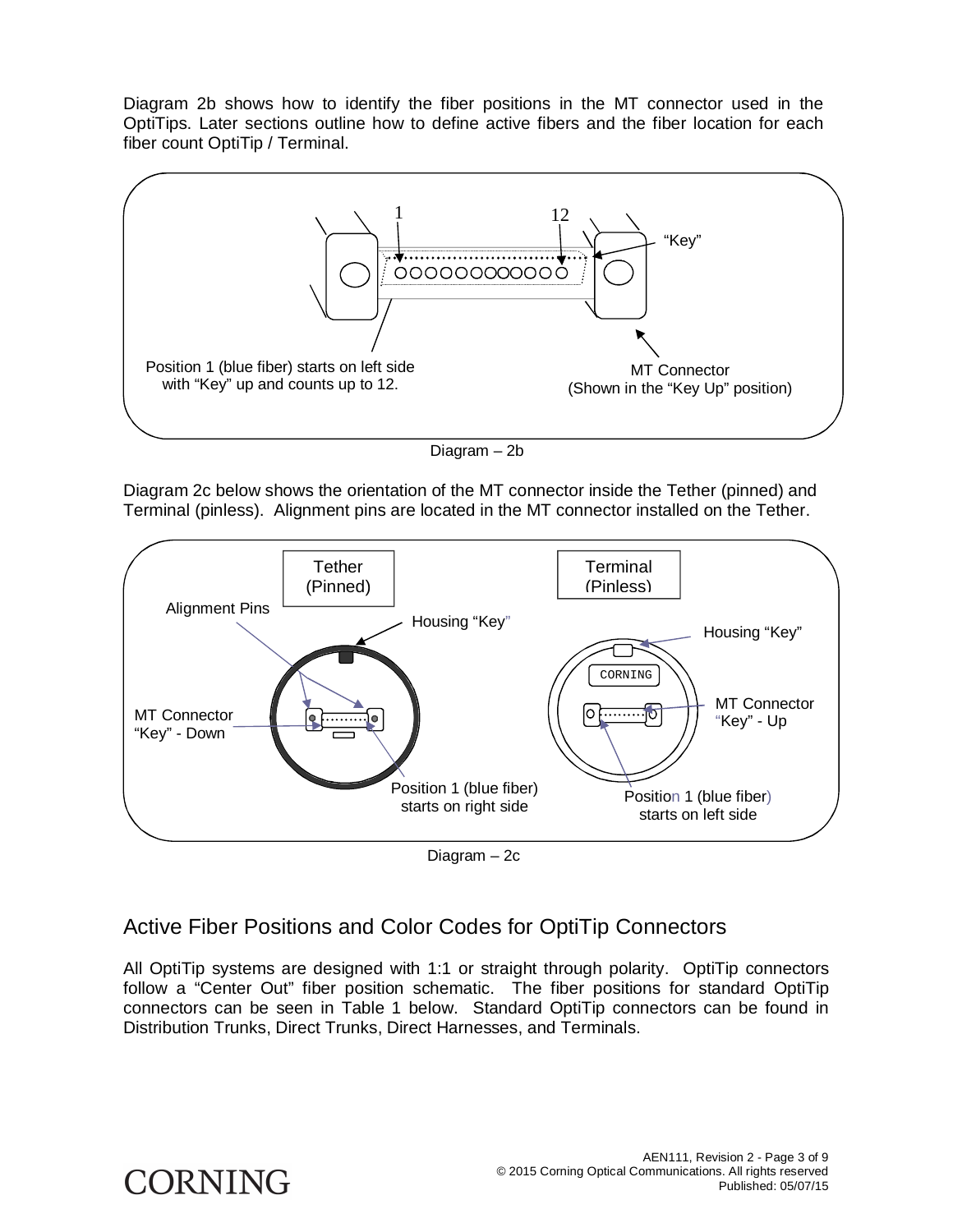| Position       | <b>Fiber Count</b> |        |        |        |                 |  |  |
|----------------|--------------------|--------|--------|--------|-----------------|--|--|
|                | $\overline{2}$     | 4      | 6      | 8      | 12 <sup>2</sup> |  |  |
| 1              |                    | Active |        |        |                 |  |  |
| $\overline{2}$ | No Fiber           |        |        | Active |                 |  |  |
| 3              |                    |        |        | Active | Active          |  |  |
| 4              |                    |        | Active | Active | Active          |  |  |
| 5              |                    | Active | Active | Active | Active          |  |  |
| 6              | Active             | Active | Active | Active | Active          |  |  |
| 7              | Active             | Active | Active | Active | Active          |  |  |
| 8              |                    | Active | Active | Active | Active          |  |  |
| 9              |                    |        | Active | Active | Active          |  |  |
| 10             |                    |        |        | Active | Active          |  |  |
| 11             | No Fiber           |        |        |        | Active          |  |  |
| 12             |                    |        |        |        | Active          |  |  |

Table 1 – Standard OptiTip Polarity

Façade Flexnap solutions offer a non-standard fiber position schematic to properly mate up with indoor MT cable assemblies. The fiber position for the OptiTip connector on Façade Flexnap Trunks can be found in Table 2 below.

| Position |          | <b>Fiber Count</b> |        |
|----------|----------|--------------------|--------|
|          | 4        | 8                  | 12     |
| 1        | Active   | Active             | Active |
| 2        | Active   | Active             | Active |
| 3        | Active   | Active             | Active |
| 4        | Active   | Active             | Active |
| 5        |          | Active             | Active |
| 6        |          | Active             | Active |
| 7        |          | Active             | Active |
| 8        |          | Active             | Active |
| 9        |          |                    | Active |
| 10       | No Fiber | Active             |        |
| 11       |          | Active             |        |
| 12       |          |                    | Active |

Table 2 – Façade Flexnap Polarity

#### OptiTip and Terminal Cabled Fibers

This section outlines how each cable is "wired" for each fiber count. OptiTip and Terminal stub cables less than twenty (20) feet contain all 12 fibers in the standard color code configuration. Terminal stub cables and OptiTip cables twenty (20) feet or greater in length have the exact number of fibers in the standard color code configuration. The OptiTip connector always has 12 fibers inserted in the connector. The fibers that are actually used to transmit the signal (active fibers) depend on OptiTip / Terminal stub fiber count; see tables below. The position of the fibers within the MT connector is detailed in the section above. For more information, see the fiber schematics in Appendix A.

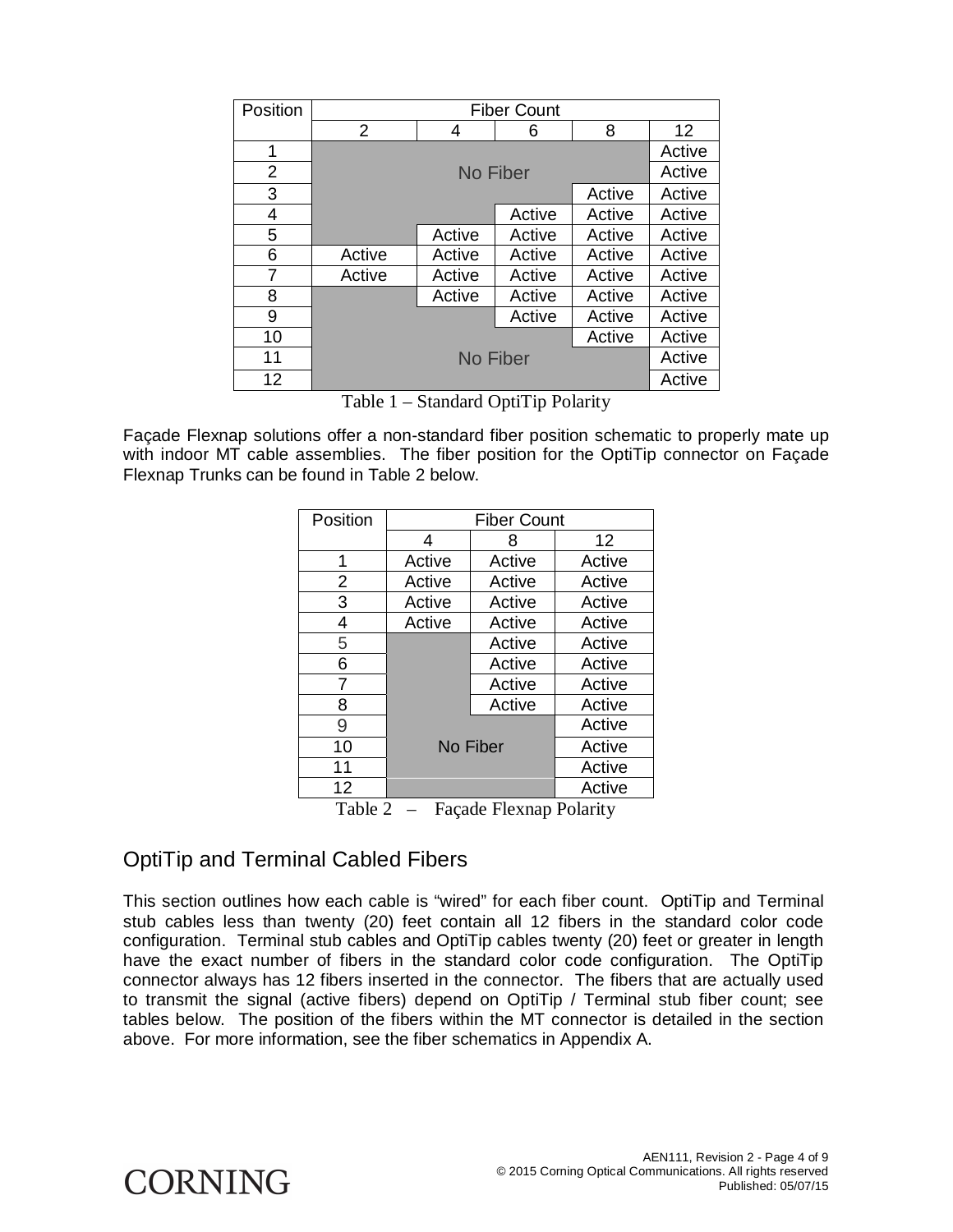| Fiber<br>Position | Fiber Order in Cable Stub |             |            |            |             |  |  |
|-------------------|---------------------------|-------------|------------|------------|-------------|--|--|
| in.<br>OptiTip    | 2F                        | 4F          | 6F         | 8F         | 12F         |  |  |
| 1                 |                           | Active - 1  |            |            |             |  |  |
| $\overline{2}$    |                           | Active - 2  |            |            |             |  |  |
| 3                 |                           |             |            | Active - 1 | Active - 3  |  |  |
| 4                 |                           |             | Active - 1 | Active - 2 | Active - 4  |  |  |
| 5                 |                           | Active - 1  | Active - 2 | Active - 3 | Active - 5  |  |  |
| 6                 | Active - 1                | Active - 2  | Active - 3 | Active - 4 | Active - 6  |  |  |
| 7                 | Active - 2                | Active - 3  | Active - 4 | Active - 5 | Active - 7  |  |  |
| 8                 |                           | Active - 4  | Active - 5 | Active - 6 | Active - 8  |  |  |
| 9                 |                           |             | Active - 6 | Active - 7 | Active - 9  |  |  |
| 10                |                           | Active - 10 |            |            |             |  |  |
| 11                |                           |             |            |            | Active - 11 |  |  |
| 12                |                           |             |            |            | Active - 12 |  |  |

Table 3 – OptiTip Assemblies < 20 ft.







Table  $4$  – OptiTip Assemblies  $\geq 20$  ft



Table  $6$  – Terminal w/ OptiTip  $\geq 20$  ft

#### Mating OptiTip Connectors

OptiTip connectors have the ability to be mated together without the use of an adapter/coupler panel. The key and alignment pins within the Pinned (Tether) connector allow proper mating between it and the Pinless (Terminal) connector.

As shown in Diagram 3a, to mate the OptiTip connectors together, the keys must be aligned

# **CORNING**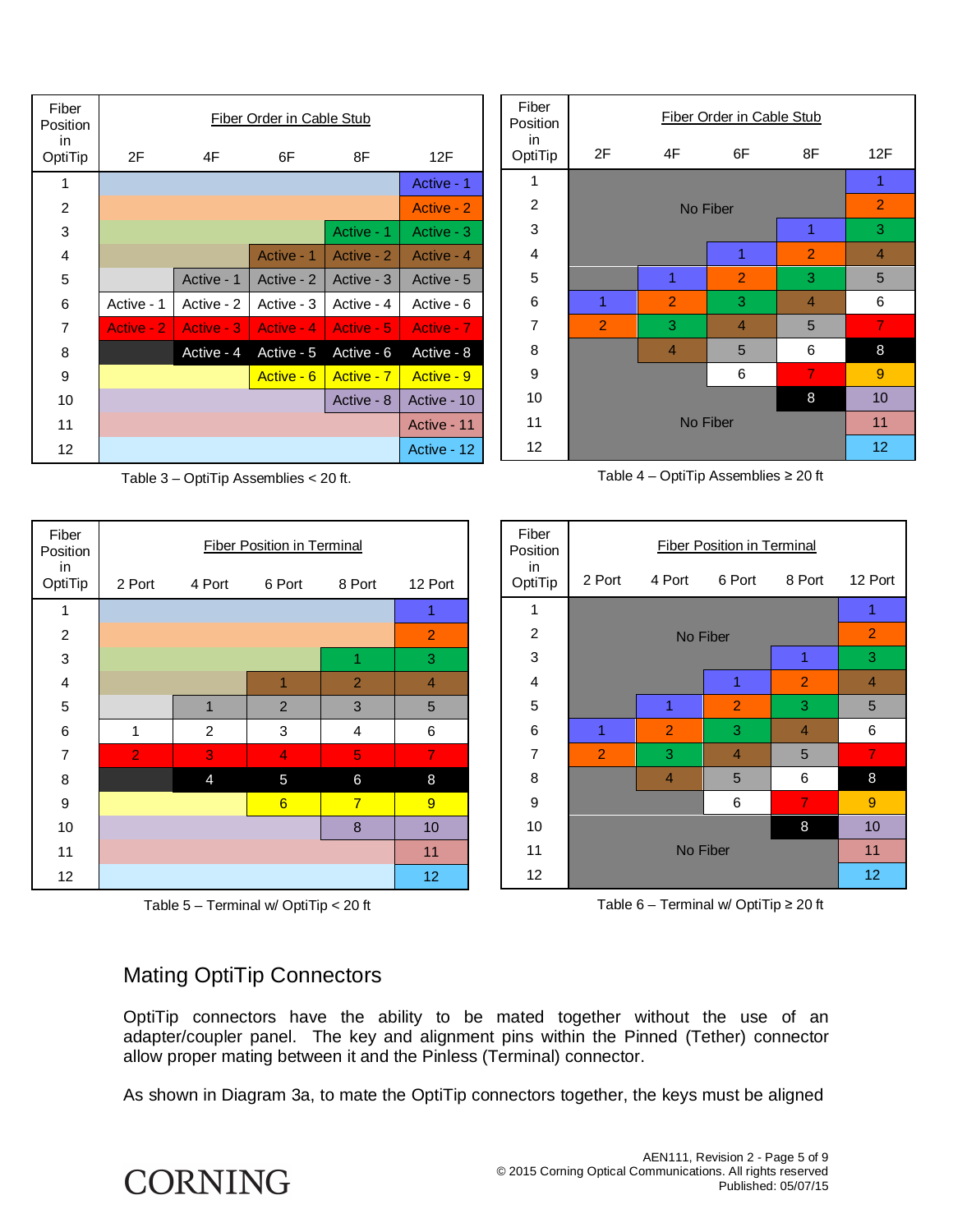and the Pinless (Terminal) connector inserted the into the Pinned (Tether) connector. Once aligned, the coupling nut on the Pinless (Terminal) connector should be threaded until hand tight.





Diagram - 3a

The OptiTip can also be mounted to a standard MT connector found in many pieces of hardware. When using an OptiTip to MT adapter, ensure that the proper connectors are being used. The MT connector must be a pinned version and the OptiTip connector must be the Pinless (Terminal) connector. The MT connector is typically already installed, so the process to insert an MT into the adapter will not be covered.

As shown in Diagram 3b, to mate the Pinless (Terminal) connector to a pinned MT, the key on the Pinless (Terminal) connector is aligned and inserted into the OptiTip adapter. Once aligned and inserted, the coupling nut on the Pinless (Terminal) connector should be threaded until hand tight.

*Note: Consult the SRP for the particular product in use to ensure proper routing and mounting procedures.* 



Diagram – 3b

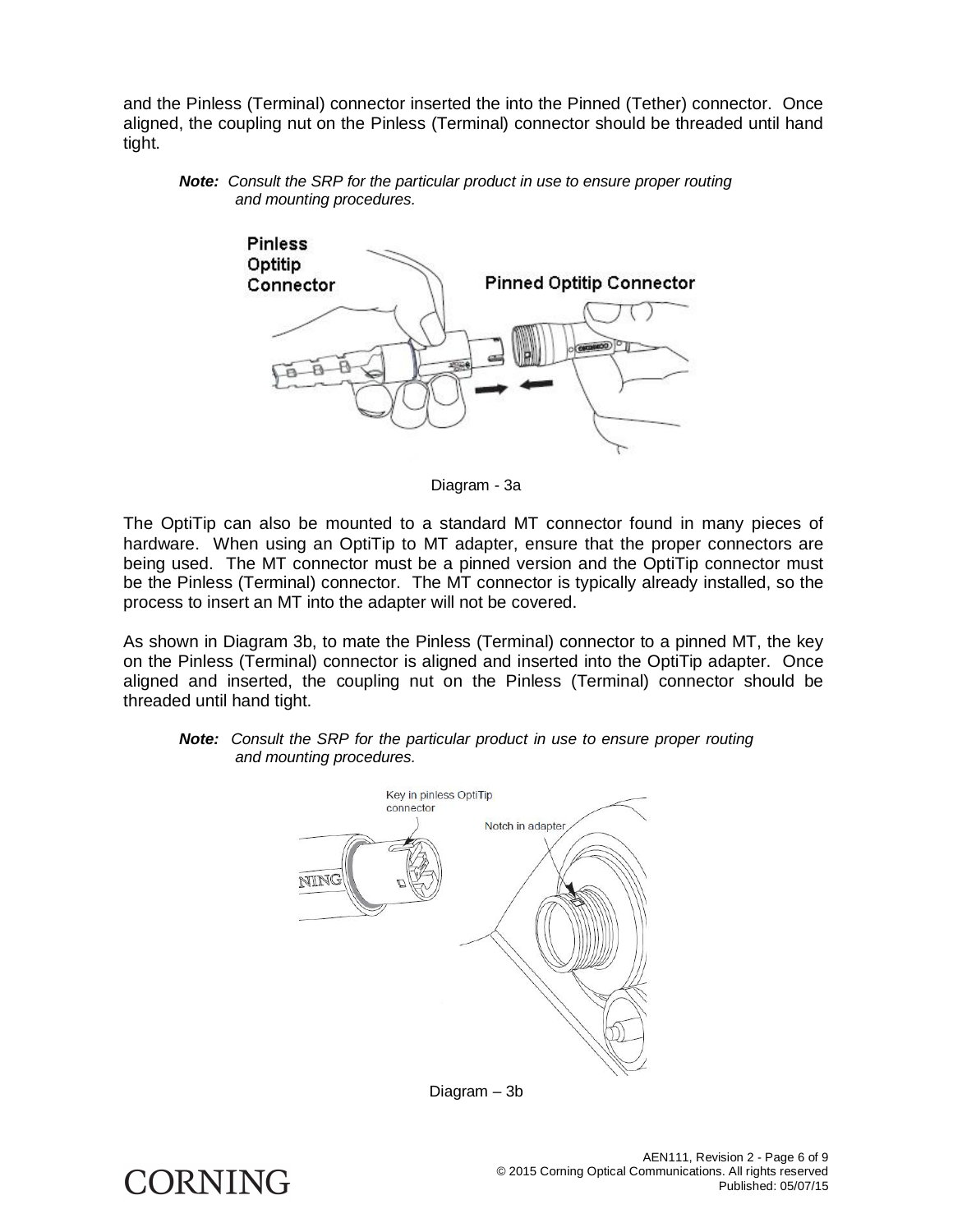## Appendix A



Terminals with OptiTip connectors and cable stubs  $\geq 20$  ft.

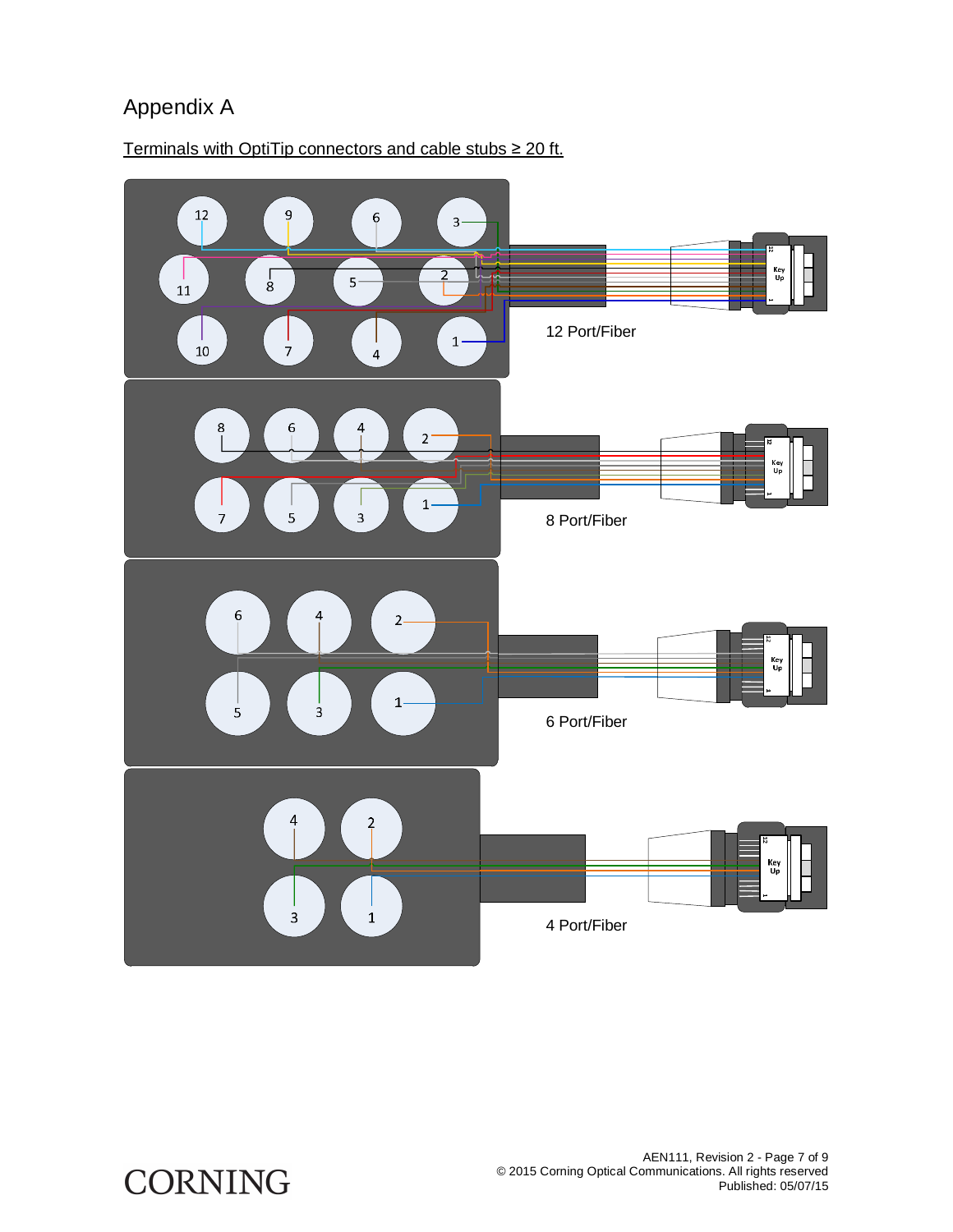

#### Terminals with OptiTip connectors and cable stubs < 20 ft.